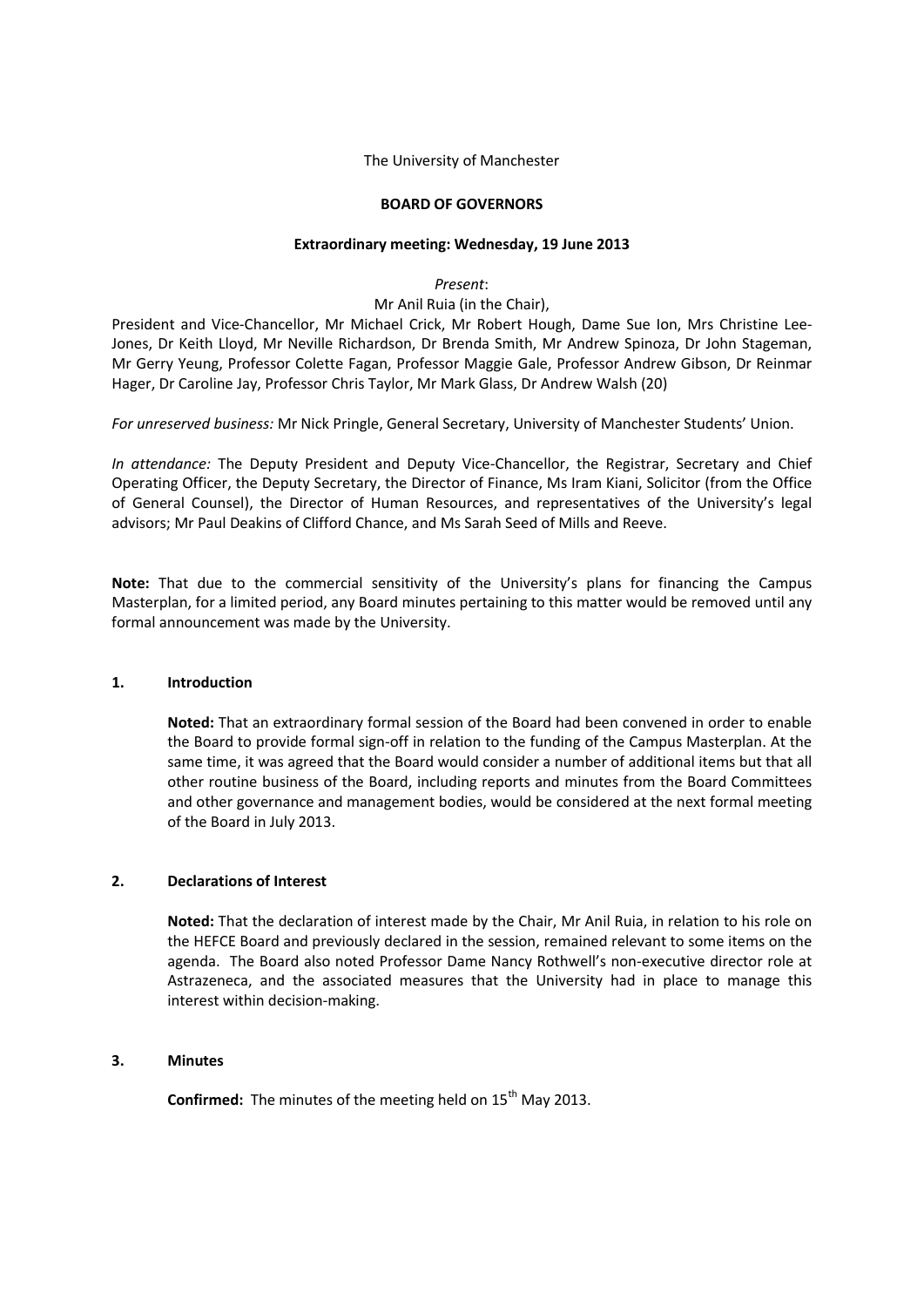### **4. Money-Laundering Policy**

**Received:** The Board received, on reference from the Finance Committee and PRC, a moneylaundering policy for immediate adoption by the University (attached as an Appendix).

**Reported:** That in addition to existing procedures and controls, the University had alerted the Board of the requirement for a specific policy to be in place to cover money laundering. A policy had been developed and the Board was now asked to approve the policy.

**Resolved:** The Board approved the policy on money laundering, for immediate adoption and implementation by the University.

## **5. Financing the Campus Masterplan – general discussion**

**Noted:** That prior to the formal consideration of the University's issue of a public bond, the university's legal advisers, the Director of Finance, the President and Vice Chancellor, and the Chair of the Finance Committee presented information on the process through which the documentation had been prepared and signed-off. Following these presentations and statements. The Board having considered the financing proposals, noted the following:

- (1) That the confidentiality of matters in relation to the bond remained a critical issue. The sensitivities of the market were such that, until such time as a firm decision to issue the bond had been taken, the University, or members of the University should not make public statements about the proposal. In the event of any enquiries being made with Board members these should be relayed to the University's Communications Team.
- (2) That the University's legal advisers and officers provided a comprehensive introduction to the documentation presented to the Board. This included, *inter alia*, references to the pricing strategy that would be employed in relation to the Bond, the reporting obligations that the University would work within, once issued, the long term nature of the bond and the associated implication that early repayment would be costly and, finally, the use of the bond to rationalise other existing borrowing and thereby reduce or eliminate the potential risk of any cross default.
- (3) That within the documentation in order to ensure flexibility the University proposed to use the bond for the funding of the Masterplan and general corporate purposes. Depending on the strength of demand for the bond, thereafter the Finance Committee and the Board would determine, over and above the governance arrangements established for the capital development programme, where existing borrowing should be repaid and to what other purposes the funds might be applied.
- (4) That the proposals to be agreed included the establishment of a Bond Working Group, with delegated responsibilities in relation to the decision to issue the bond, in recognition of variable market conditions. The market had experienced a number of perturbations in recent weeks, following speculation that the US Federal Reserve might curtain "quantitative easing" strategies at an earlier stage, and there were other unknown factors, such as disclosures in relation to voting on the continuance of QE within the Bank of England and the chancellor's Mansion House speech, that could have a material effect on the pricing of any bond issue. The Group was therefore appropriately delegated to act within certain limits however, should circumstances change significantly further discussion at the level of the Board would be required.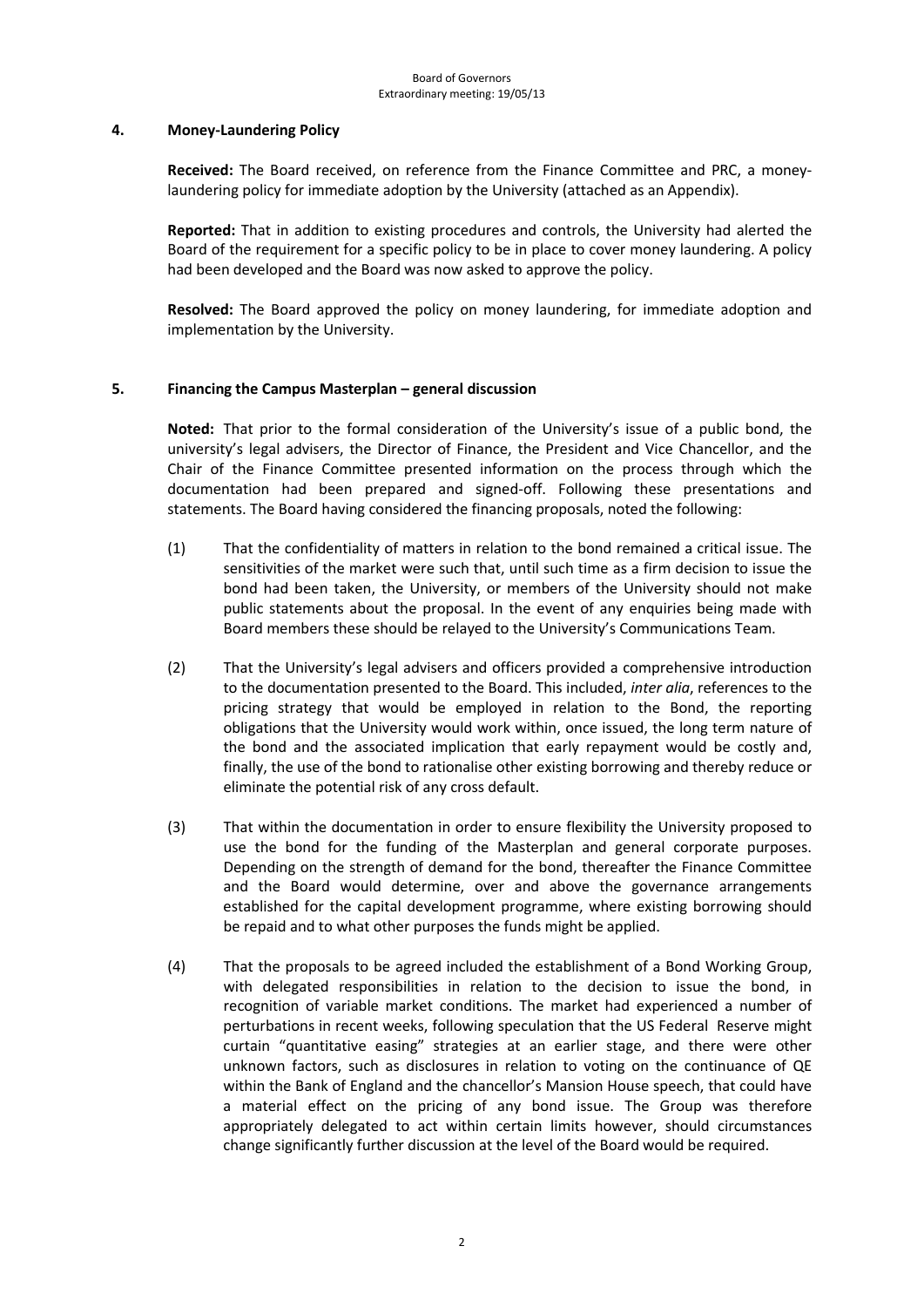## **6. Update report on insurance position (Director of Finance)**

## **Received:**

The Director of Finance provided an update on the position in respect of Directors and Officers insurance and additional cover in respect of Public Offering of Securities Insurance (POSI).

## **Reported:**

- (1) That the University had reviewed the matter of liability and insurance for board members in some detail with its external legal advisers Mills & Reeve and Clifford Chance and had reached the view that a specific indemnity from the University was not necessary, either in the context of the 'Mercury' transaction or otherwise.
- (2) That from a legal perspective, any claims are highly likely to be brought against the University, as a body corporate, rather than against individual Governors. The decision to enter into the bond issue will be a collective decision by the Board of Governors. This collective approach was both a key part of the University's usual procedures and processes and was fundamental to the way in which the bond issue would be approved. The Prospectus had been drafted with input from all areas of the University. It had been reviewed by both firms of lawyers acting for the University, NM Rothschild & Sons Limited as financial adviser to the University and the figures within the Prospectus have been verified by the University's auditors. In addition, the Prospectus has been reviewed by the lawyers acting for the Banks. The investor presentation would be carefully scrutinised to ensure that it aligned with the content of the Prospectus and the presentation would be fully rehearsed.
- (3) That in addition, both the resolution of the Finance Committee to recommend for the approval of the Board of Governors of the launch of the bond issue and the acceptance of that recommendation would be made collectively by full formal meetings of both the Finance Committee and the Board of Governors.
- (4) That given the high level of scrutiny involved in the process, it was therefore difficult to envisage circumstances in which individual Governor could incur personal liability. If one of the presentation team were to make an unverifiable statement to investors that somehow went beyond the content of the Prospectus, then potentially that governor could be liable for the consequences of going "off script". As long as the governors worked within the collective process and adhered to the approach agreed by the University and its advisers, it was very difficult to see how an individual could expose him/herself to personal liability.
- (5) That in addition, the University intended to put in place Public Offering of Securities Insurance to cover liability specifically arising under the Prospectus in addition to the directors' and officers' liability cover (now doubled to £20 million).

## **7. Funding the Campus Masterplan: The issue of a public bond**

## **Received**

(1) A draft extract from the minutes of the Finance Committee held on 17 June 2013 relating to the proposed issue by the University of public bonds (the "**Bonds**") on the terms set out below (the "**Bond Issue**").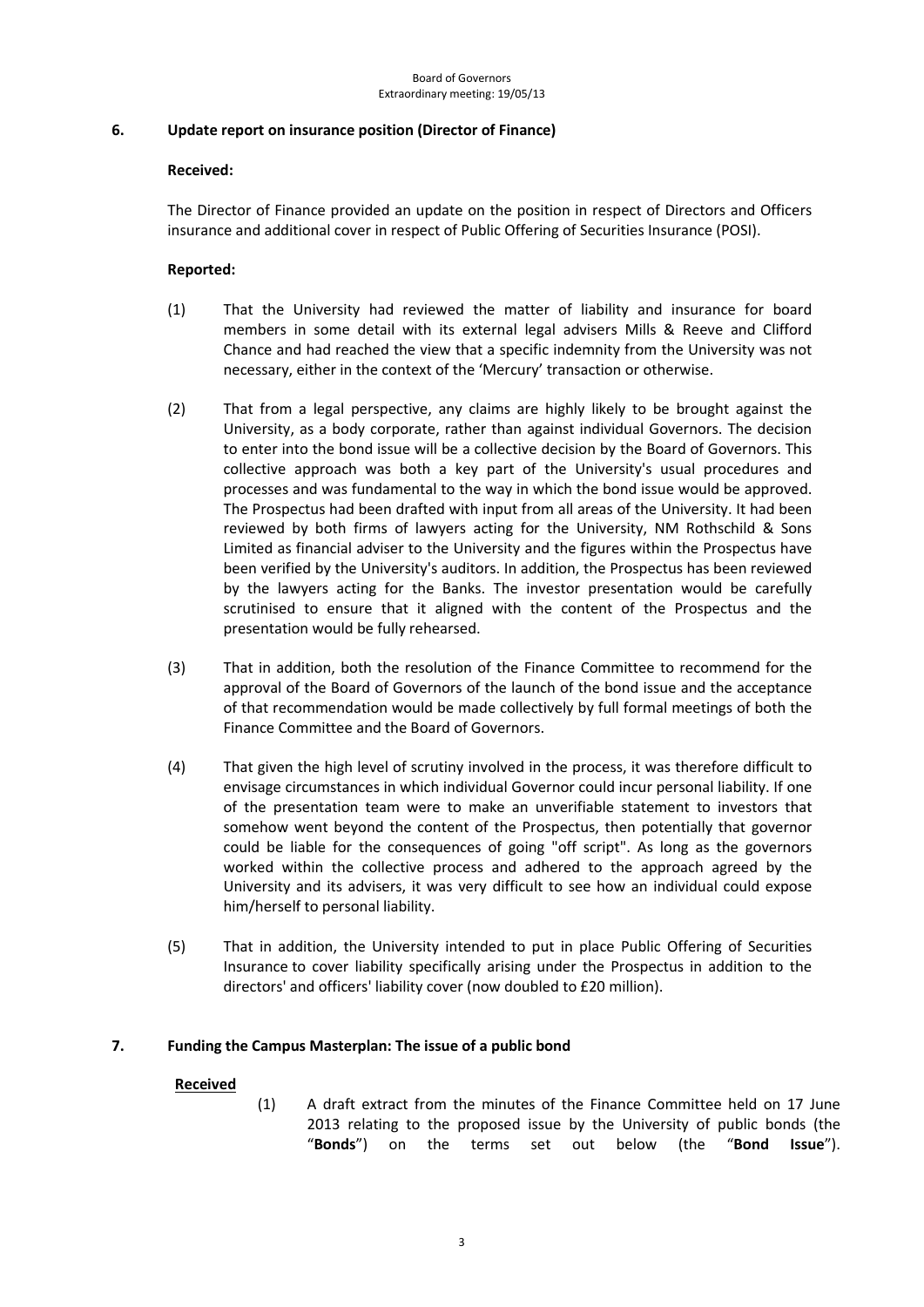- (2) A copy of the following documents, in near final form (as circulated to and approved by the Finance Committee):
	- a. the prospectus in preliminary form to be dated on or around 3 July 2013, the final version of which would be filed with the UK Listing Authority and the London Stock Exchange plc and which would be issued by the University for the purpose of the Bond Issue (the "**Prospectus**");
	- b. the investor presentation to be used for the purposes of the roadshow meetings with potential investors (the "**Investor Presentation**");
	- c. the subscription agreement relating to the Bonds to be dated on or around the signing date of the Bond Issue and entered into between the University and Barclays Bank PLC, The Royal Bank of Scotland plc and HSBC Bank plc in their capacity as joint lead managers of the Bond Issue (the "**Joint Lead Managers**") and pursuant to which the Joint Lead Managers undertake to the University that they will subscribe for the Bonds on the closing date of the Bond Issue (the "**Closing Date**") (the "**Subscription Agreement**");
	- d. the trust deed relating to the Bonds to be dated on or around the Closing Date and entered into between the University and HSBC Corporate Trustee Company (UK) Limited (the "**Trustee**") pursuant to which the Trustee will act as trustee of the interests of those persons who own the Bonds from time to time (the "**Trust Deed**");
	- e. the paying agency agreement relating to the Bonds to be dated on or around the Closing Date and entered into between the University, the Trustee and HSBC Bank plc as principal paying agent (the "**Principal Paying Agent**") pursuant to which the Principal Paying Agent would act as principal paying agent relating to the Bonds (the "**Paying Agency Agreement**");
	- f. the Issuer / ICSD agreement to be dated on or around the Closing Date and entered into between Euroclear Bank S.A./N.V. and Clearstream Banking *société anonyme* (the "**ICSDs**") and the University relating to certain matters regarding the eligibility for settlement of the Bonds with the ICSDs in new global note form (the "**Issuer / ICSD Agreement**");
	- g. the Signing and Closing Agenda which contains the forms of closing certificate and various instruction letters to be given by the University (the "**Signing and Closing Agenda**"); and
	- h. the draft arrangement letter from Deloitte LLP (the "**Arrangement Letter**") and a draft representation letter addressed to Deloitte LLP (the "**Representation Letter**").

These documents (a to h) comprise the "**Bond Issue Documents**".

## **Noted**

- (3) At its meeting of 15 May 2013, the Board had provided authority to the executive to proceed with the preparation of the Prospectus and the arrangements for the launch of the Bond Issue, guided and supported by its legal and financial advisers.
- (4) At its meeting of 17 June 2013, the Finance Committee had approved the Bond Issue in principle, and had made a recommendation to the Board that it approve:

(i) the launch of the Bond Issue;

(ii) the publication of the Prospectus (in both its preliminary form and, subsequently, in its final form) and making the Investor Presentation available to prospective investors;

(iii) the execution and delivery of the other Bond Issue Documents,

subject in each case to such adjustments that the Board (or any individual or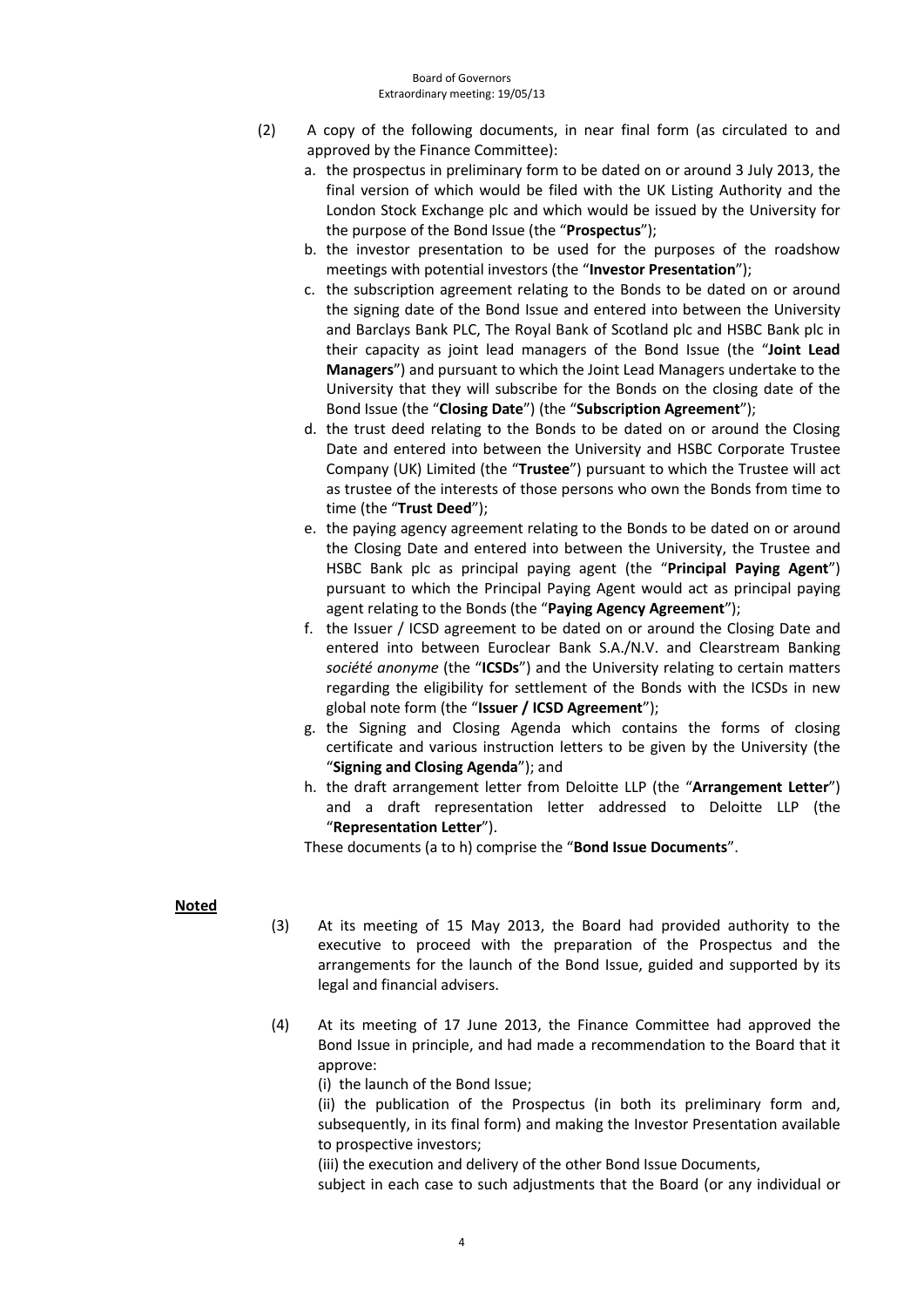group of individuals to whom the Board had delegated authority) may see fit; and

(iv) the constitution of a working group to issue and administer the Bonds and to make a final decision on the pricing of the Bonds.

(5) The Board considered the proposal that the University issue the Bonds on the following terms (as considered by and recommended by the Finance Committee) :

| Principal amount:    | up to £300 million                                                                                                                                                                              |
|----------------------|-------------------------------------------------------------------------------------------------------------------------------------------------------------------------------------------------|
| Maturity:            | between 25 and 50 years                                                                                                                                                                         |
| Denomination:        | a minimum of £100,000 and higher integral<br>multiples of £1,000 up to £199,000                                                                                                                 |
| Interest:            | not more than 4.75% per annum, unless<br>agreed in advance by the President and<br>Vice-Chancellor and Chair of the Finance<br>Committee, acting together, payable semi-<br>annually in arrear. |
| Listing/Trading:     | admitted to the Official List of the UK Listing<br>Authority and to trading on the London Stock<br>Exchange plc's regulated market                                                              |
| Rating:              | to be rated by Moody's Investors Services<br>Limited                                                                                                                                            |
| Joint Lead Managers: | <b>Barclays Bank PLC</b><br><b>HSBC Bank plc</b><br>The Royal Bank of Scotland plc                                                                                                              |
| Trustee:             | HSBC Corporate Trustee Company (UK)<br>Limited                                                                                                                                                  |
| Paying agent:        | <b>HSBC Bank plc</b>                                                                                                                                                                            |

### (6) **If the proposal was approved, all information relating to the Bond Issue must be kept confidential until the launch had taken place.**

- (7) It was noted, if the launch of the Bond Issue was approved, that:
	- a. the University would be committing itself to a long term obligation to pay a fixed rate of interest to the holders of the Bonds;
	- b. the Bonds would fall due for repayment on the stated maturity date and therefore the University would need to make arrangements for the repayment of the Bonds on such date;
	- c. the ability to repay or refinance the Bonds prior to their stated maturity might be restricted in the future; and
	- d. the Prospectus states that the net proceeds of the Bond Issue would be used by the University for general corporate purposes.
- (8) It was noted that while the Bond Issue Documents were in near final form, further amendments to the documents and related administrative arrangements might need to be made, and a decision made on the final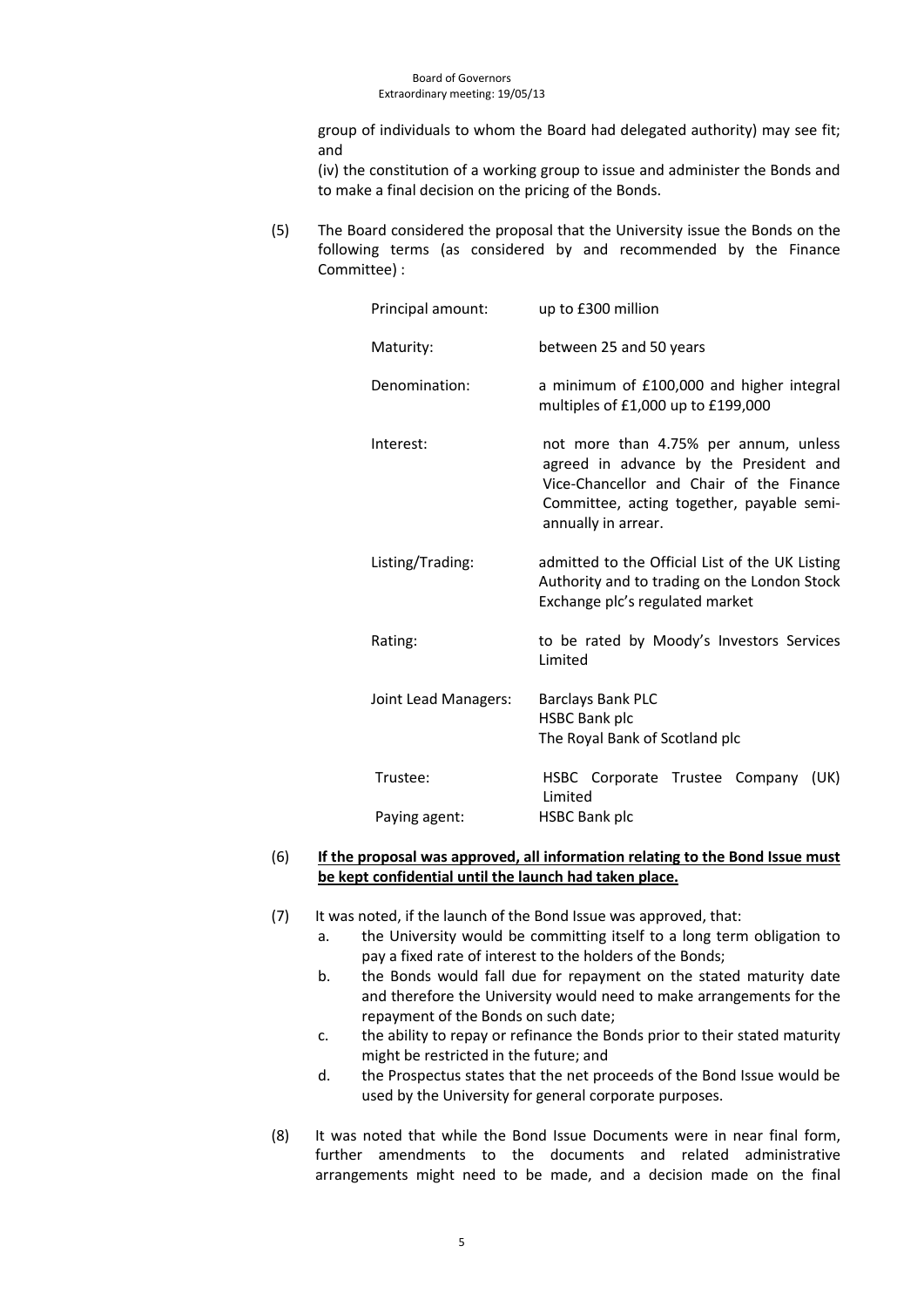#### Board of Governors Extraordinary meeting: 19/05/13

pricing, interest coupon, interest payment dates and maturity date of the Bond on the pricing date of the Bond Issue. The on-going administration of the Bond would require notices and certificates to be provided and/or decisions made, sometimes at short notice.

### **Resolved:**

- (9) After full and careful consideration of the nature and scale of the liability to be undertaken pursuant to the Bond Issue and the commercial and financial consequences, direct and indirect, of the launch of the Bond Issue, the Board resolved to accept the recommendation of the Finance Committee and to approve (being in the best interests of the University):
	- a. the launch of the Bond Issue;
	- b. the publication of the Prospectus, in both its preliminary form and, subsequently, in its final form, and making the Investor Presentation available to prospective investors; and
	- c. the execution and delivery of the other Bond Issue Documents,

subject in each case to such adjustments as the Board (or any individual or individuals to whom the Board had delegated authority) may see fit.

- (10) In order to facilitate the administrative matters in relation to the Bond Issue, the Board resolved to accept the recommendation of the Finance Committee that a group comprising the President and Vice Chancellor, the Registrar, Secretary and Chief Operating Officer and the Director of Finance (the "**Bond Working Group**") be constituted to make the final decision on pricing, interest coupon, interest payment dates and maturity date of the Bonds, and to take responsibility for all acts and things necessary or desirable to launch the Bond Issue (including but not limited to the appointment of any additional managers) and the Board resolved to delegate the power to the Bond Working Group to exercise such functions.
- (11) The Board resolved that the Chair had authority to issue a certificate setting out the names, offices and signatures of the members of the Bond Working Group, for the purpose of the administration and issue of the Bonds.
- (12) The Board resolved that any two members of the Bond Working Group are authorised to release the Prospectus (both in its preliminary form and, subsequently, in its final form) and to approve the Investor Presentation.
- (13) The Board resolved that any one of the President and Vice-Chancellor, the Director of Finance and the Registrar, Secretary and Chief Operating Officer execute the Subscription Agreement, the Paying Agency Agreement, the Issuer/ICSD Agreement, the Arrangement Letter, the Representation Letter and the closing certificate and letters set out in the Signing and Closing Agenda in each case with any amendments (including following the appointment of any additional managers) that the Bond Working Group or any member of the Bond Working Group thinks fit (such approval in any such case to be conclusively determined by the publication, signing and delivery of such documents).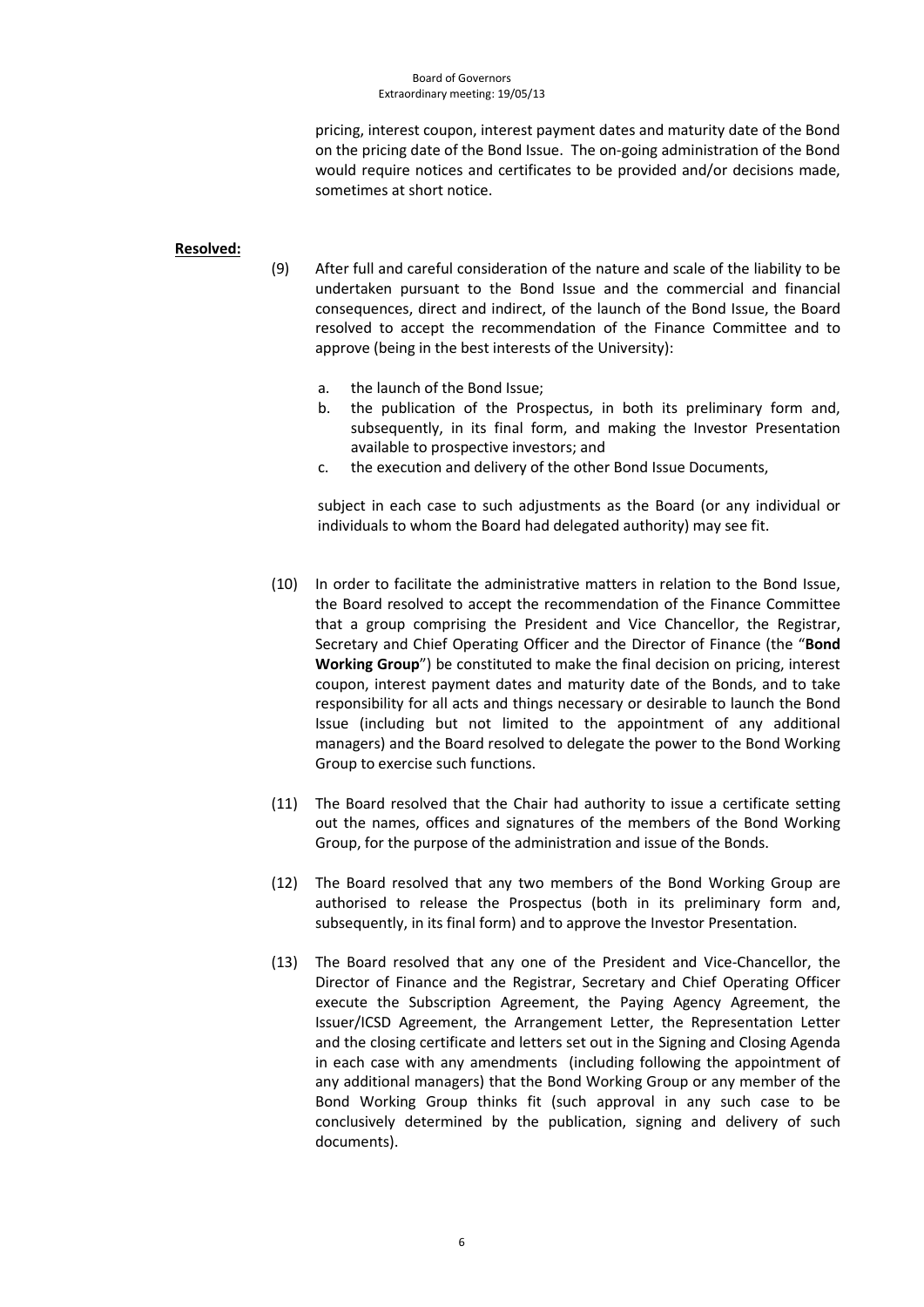- (14) The Board resolved that the President and Vice-Chancellor be authorised to affix the Common Seal of the University to the Trust Deed in the presence of the Director of Finance and the Registrar, Secretary and Chief Operating Officer with any amendments to the Trust Deed that the Bond Working Group thinks fit (such approval in any such case to be conclusively determined by the publication, signing and delivery of such document).
- (15) The Board resolved that any two of the members of the Bond Working Group be authorised on behalf of the University to execute and do all such acts, agreements, deeds, documents, certificates and notices and give such instructions to the Joint Lead Managers, the Trustee and/or the Principal Paying Agent as the Bond Working Group may consider expedient or desirable in connection with the Bond Issue and the execution or performance by the University of each of the Bond Issue Documents or any other document or agreement connected therewith.
- (16) The Board resolved that the Director of Finance is authorised to provide answers on behalf of the University to due diligence questions put by the Joint Lead Managers.
- (17) The Board resolved that the Registrar, Secretary and Chief Operating Officer be authorised to sign the Representation Letter to Deloitte LLP.

**Close**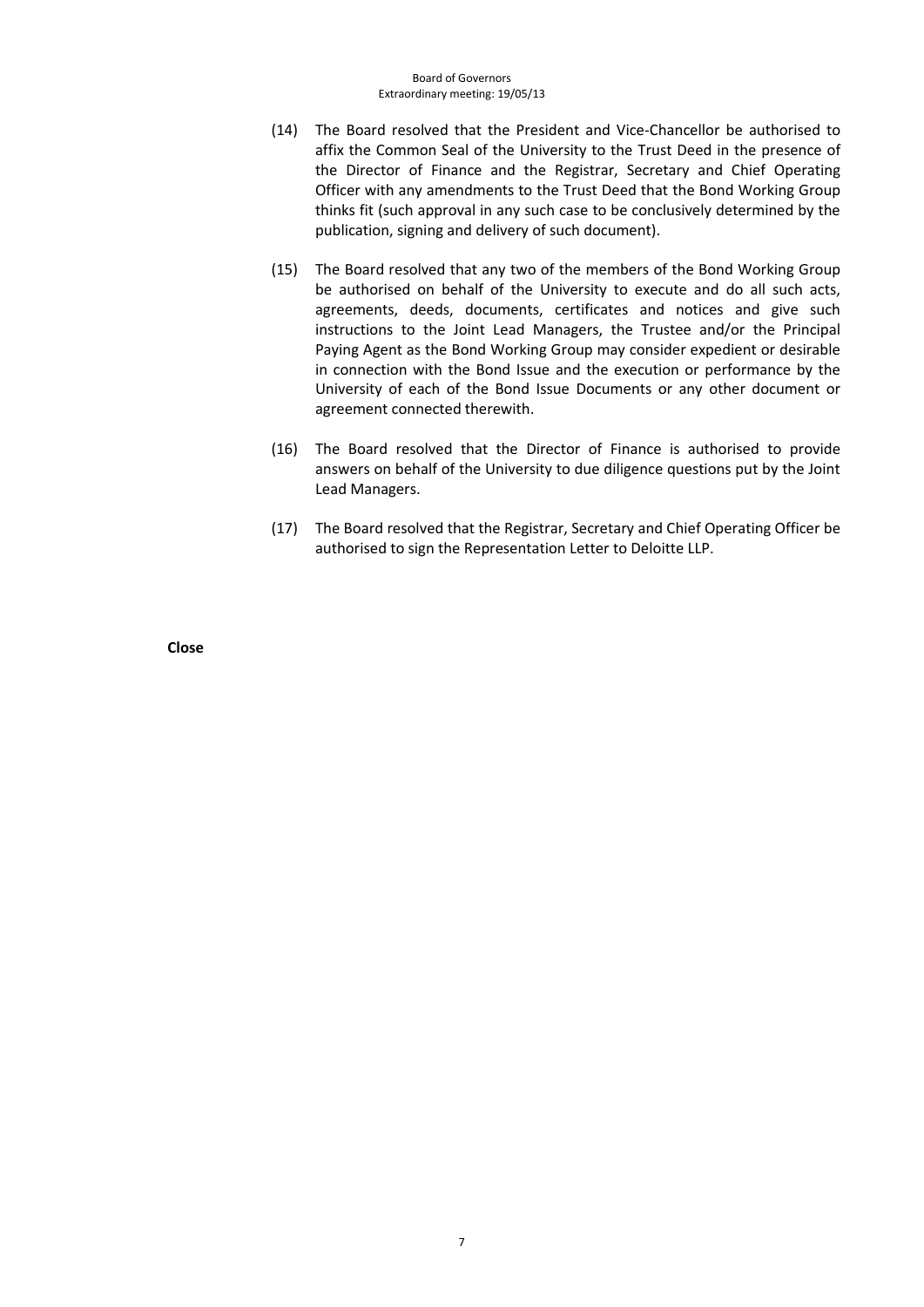**APPENDIX**

# **The University of Manchester Money Laundering Policy**

## **1. Introduction**

The Proceeds of Crime Act 2002, The Terrorism Act 2002 and the Money Laundering Regulations 2007, impose obligations on the University in respect of money laundering and associated activities. The definition of money laundering activities under the above legislation is wide and all companies and institutions, including the University, are subject to the legislation. Non-compliance with this legislation carries financial and reputational penalties for both the University and its staff.

The purpose of this policy is to ensure that the University and its staff comply with the legislation, and are aware of their respective obligations.

## **2. What is money laundering?**

Money laundering is defined as:

- (i) concealing, disguising, converting, and/or transferring criminal property or removing it from the UK;
- (ii) entering into or becoming concerned in an arrangement which you know or suspect facilitates the acquisition, retention, use or control of criminal property by or on behalf of another person; and/or
- (iii) acquiring, using or possessing criminal property.

Money laundering is taken to encompass activity relating to terrorist financing including the handling of funds used for terrorist purposes as well as proceeds from terrorism.

A number of associated offences are also specified in the legislation:

- (i) the due diligence offences of:
	- failure to apply customer due diligence;
	- failure to apply ongoing monitoring of business relationships and customer due diligence;
	- failure to comply with timing on verification of clients and any beneficial owner;
	- failure to apply enhanced customer due diligence and monitoring where required;
	- failure to keep required records; and/or
	- continuing with a business relationship where unable to apply due diligence.

(ii) the disclosure offences of: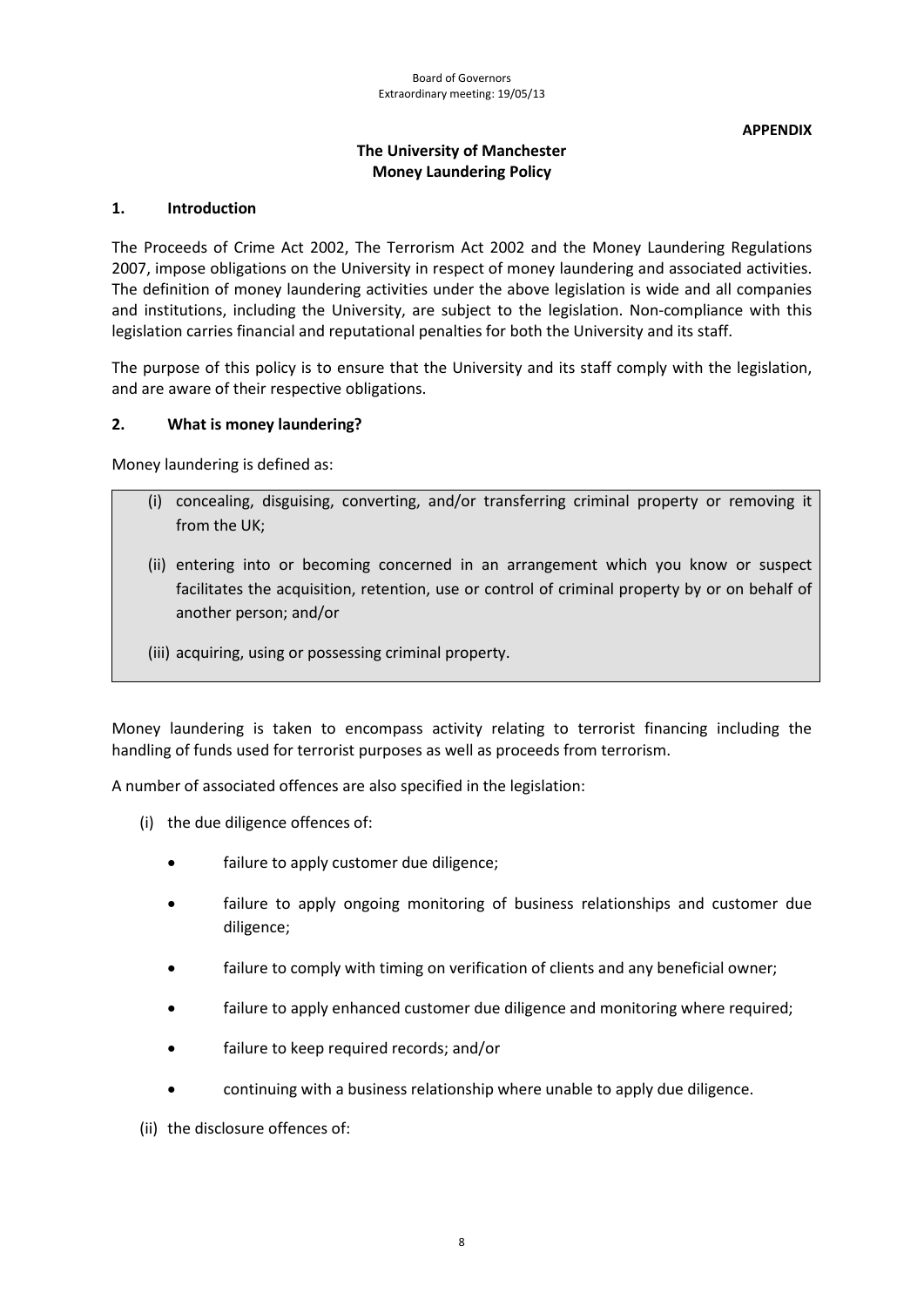- making a disclosure to a person which is likely to prejudice a money laundering investigation ("tipping off");
- failure to disclose money laundering or associated offences; and/or
- prejudicing an investigation.

# **3. What types of transactions are covered?**

The Money Laundering Regulations apply to all cash and monetary transactions. The Proceeds of Crime Act applies to all transactions and can include dealing with agents, third parties, property or equipment, cheques, cash or bank transfers.

In the context of the University, activities such as the payment of fees by students, gifts and donations, or agreements and contracts with commercial organisations may fall within the legislation.

## **4. What are the University's obligations?**

Within the University, the Director of Finance is responsible for instituting controls to prevent and detect money laundering through the University's accounts, and for ensuring the University complies with the Proceeds of Crime Act 2002, the Money Laundering Regulations 2007, and all other relevant legislation.

The Director of Finance is the appointed Money Laundering Reporting Officer for the University, and, as such, receives, considers and reports, as appropriate, on any disclosure of suspicious activities by staff.

## **5. What are the obligations on University staff?**

Money laundering legislation applies to both the University and all its staff. A failure to comply with the legislation could result in civil action against the University and criminal action, and a personal liability to prosecution for its staff, which could result in up to 14 years imprisonment or a large fine.

Any member of staff could be potentially committing an offence if he or she suspects money laundering, becomes involved in some way, or does nothing about it. Disciplinary action under the University's procedures may be taken against any member of staff who fails to comply with this policy.

All staff should have in mind the following when carrying out their day to day work:

# **(a) Due diligence**

All rules issued by the Director of Finance (or approved nominee) requiring the vetting of potential donors, customers and suppliers are binding on all staff. It is important that the University gathers knowledge about its students, agents, suppliers, customers, donors, and third parties and other organisations, before entering into a business relationship.

The Director of Finance (acting through the Procurement Office) must appraise requests for new suppliers and, if approved, implement them on the Oracle Financial system. This may involve seeking clarification that potential suppliers are solvent and comply with legislation concerning money laundering.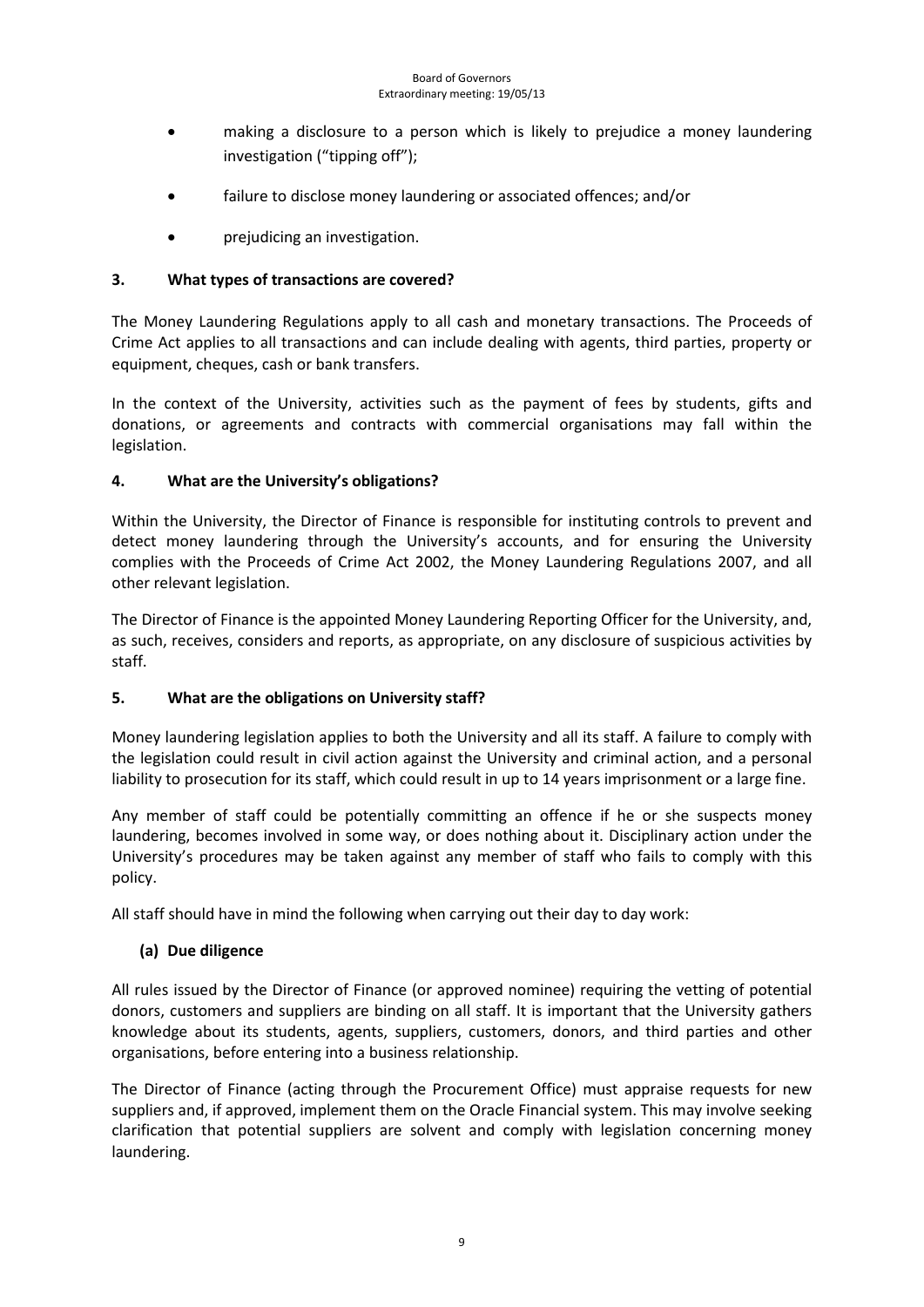#### Board of Governors Extraordinary meeting: 19/05/13

The Director of Finance, together with the Deputy President and Deputy Vice Chancellor, the Registrar, Secretary and Chief Operating Officer and the Deans of Faculties, is responsible for maintaining financial records, including details of any restrictive terms and conditions, in respect of gifts, endowments, benefactions and donations made to the University. The Board has approved a Gift Acceptance Policy which includes appropriate due diligence, and is linked to the diligence outlined below.

To enable due diligence to be carried out, the following information should be obtained from all students, donors, agents, suppliers, third parties and other organisations:

- (i) the identity of the individual or organisation;
- (ii) the purpose and nature of intended relationship with the University;
- (iii) source of funds;
- (iv) the nature of individual or organisation, where the organisation is not a company whose securities are listed on a registered market; and
- (v) where an organisation:
	- who owns it (including beneficial owners); and
	- who controls it.

Evidence should be sought on the above, so that an appropriate audit trail can be put in place. Such evidence may include:

- (i) valid passport, national ID card, birth certificates;
- (ii) public record searches in the UK and overseas;
- (iii) documentary evidence from government departments;
- (iv) documents filed at Companies House or the overseas equivalent;
- (v) documents issued by businesses regulated by the FSA or overseas equivalent;
- (vi) certified copies of original documents; and/or
- (vii)annotated documents such as internet printouts with the detail of who obtained the evidence and when it was obtained.

In addition, any internet payment system used by the University must comply with accepted standards for security, data protection, prevention of money laundering and ensure the existence of a full audit trail.

Much of the due diligence outlined above will be achieved through compliance with the Financial Regulations, and Financial Procedures, and the policies and procedures put in place within the organisational framework, but all staff should ensure that appropriate checks have been carried out.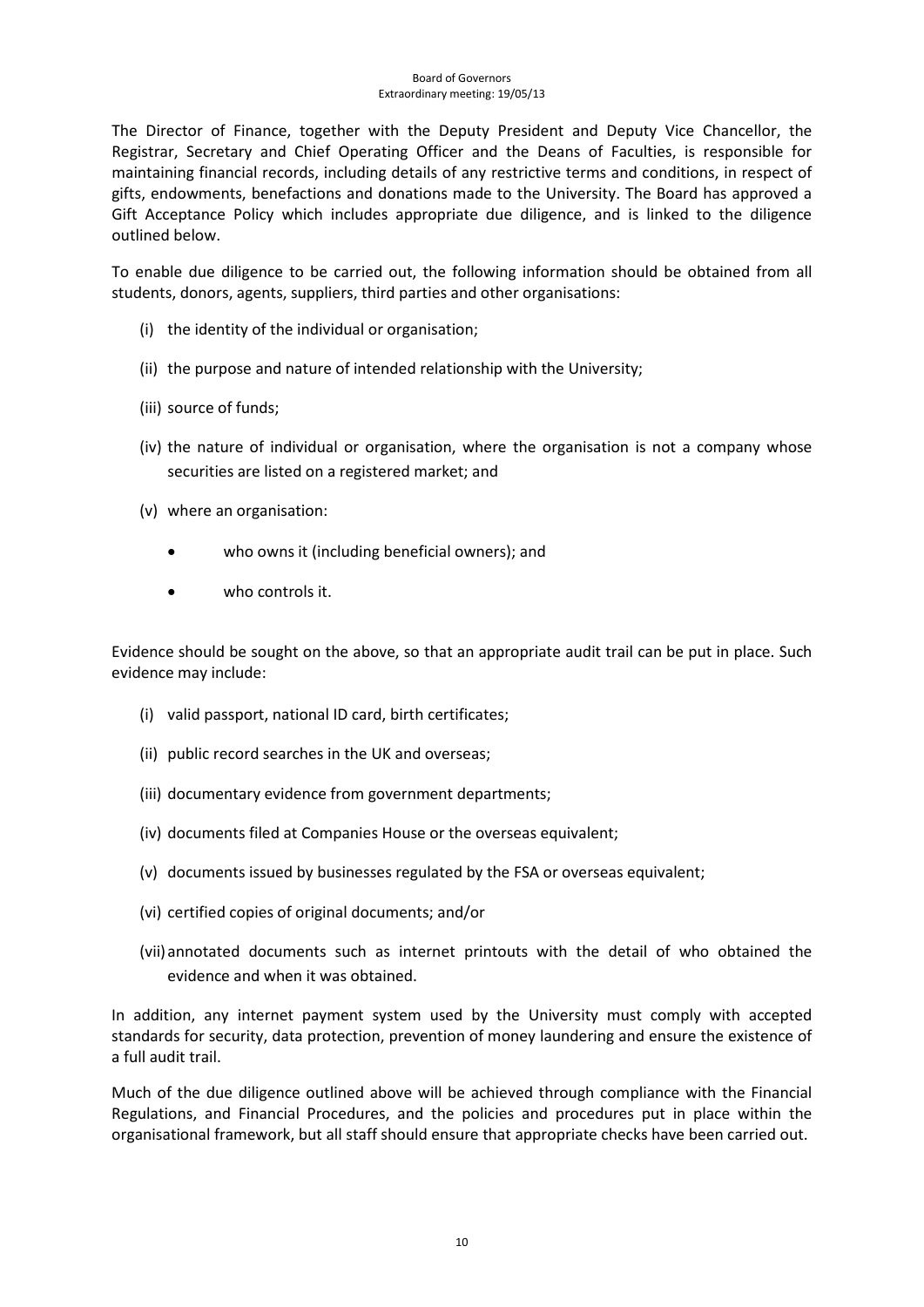Faculties, Schools and central departments must maintain records for at least six years of identification evidence and any financial transactions carried out. Such information is often also required for tax purposes.

## **(b) Possible signs of money laundering**

Staff should be alert to money laundering at all times. Possible signs of money laundering include:

- (i) a person or company makes a large cash payment to the University, but fails to provide proper evidence to confirm their identity and address;
- (ii) a person or company doing business with the University lacks proper paperwork. (Examples may include invoices that exclude VAT, fail to quote a VAT number or invoices issued by a limited company that lack the company's registered office and number. Such information can be verified on the Companies House website, [www.companies-house.gov.uk\)](http://www.companies-house.gov.uk/);
- (iii) a person or company attempts to engage in "circular transactions", where a payment to the University is followed by an attempt to obtain a refund from the University's accounts. (This may occur where a student pays a significant sum in fees, and then withdraws and seeks a refund);
- (iv) unusual or unexpected large payments are made into the University's accounts; and/ or
- (v) a potential supplier submits a very low quotation or tender. In such cases, the business may be subsidised by the proceeds of crime with the aim of seeking payment from the University in "clean" money.

This list is not intended to be exhaustive and money laundering can take many forms. If you are uncertain as to whether an activity may fall within the definition of money laundering you should seek advice from the Director of Finance as soon as possible.

## **(c) Reporting irregularities**

The Director of Finance must be informed, as soon as is practical, in writing of any irregularity or suspected irregularity concerning financial matters, including any cause to suspect that a transaction with the University may be a cover for money laundering activity. As much information as possible should be provided including:

- (i) details of the people and or organisations involved;
- (ii) full details of the transaction and nature of each persons involvement in the transaction;
- (iii) suspected type of money laundering activity or use of the proceeds of crime with detailed reasons for your suspicions;
- (iv) dates, times, place and methods of any transactions undertaken and the likely amounts of money or assets involved; and
- (v) any other relevant information.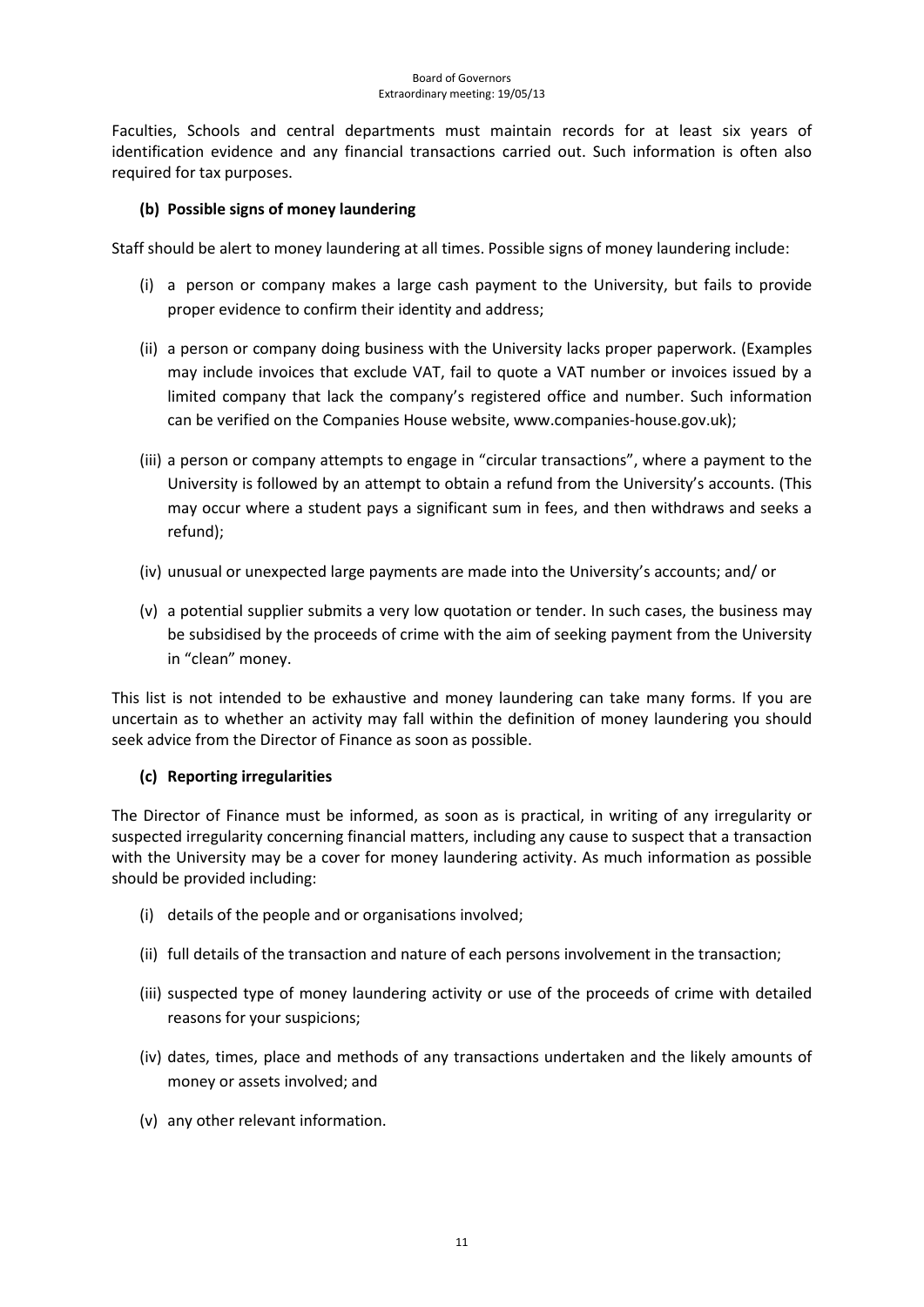To avoid committing the offence of tipping off, once reported to the Director of Finance, staff should not make further enquiries into the situation, nor should they discuss their concerns with others unless instructed to do so by the Director of Finance.

## **6. Investigation**

The Registrar, Secretary and Chief Operating Officer is ultimately accountable for the investigation of all such matters, but will usually delegate to the Director of Finance the responsibility for setting up such investigations.

The Director of Finance will note and acknowledge any disclosure received and advise the individuals involved as to when a response can be expected. The Director of Finance shall then undertake such further enquiries as necessary to investigate the matter. Inquiries will be carried out in such a way as to avoid the appearance of any tipping off of those involved. The Director of Finance shall report all suspected incidents of money laundering to the competent authorities. Under the Proceeds of Crime Act, this requires a suspicious activity report to be forwarded to the National Crime Intelligence Service. The Director of Finance shall use his or her discretion in deciding whether to suspend a transaction whilst any report to the competent authorities is made.

All disclosures and relevant documents will be retained in a confidential file by the Director of Finance for a minimum of six years.

If you have any queries about this policy please contact [insert details] for further information.